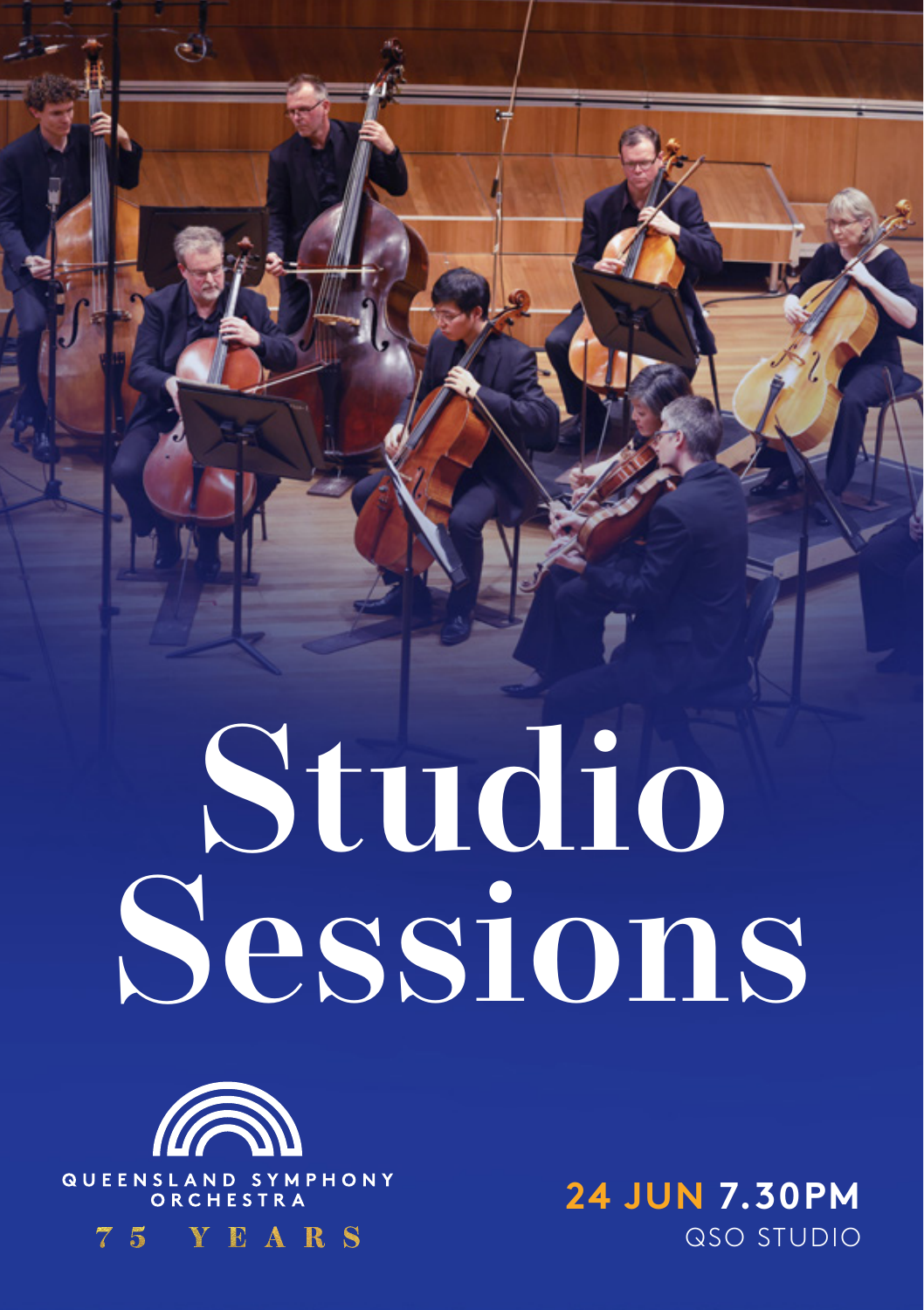## **WELCOME**

## **ARTIST BIOGRAPHY**

It is a happy result of our Studio Series concerts that the Orchestra engages closely with "smaller" music, or music for a smaller Orchestra or a section of the orchestra. It is as rewarding and refreshing for our players and conductors as I imagine it is for you attending.

First the strings show their craft. No point in composing for strings unless one has deep knowledge of the possibilities, and our great violist Brett Dean, an old friend of mine and of the orchestra's, is masterful in these essays tonight.

Then the winds and drums flourish with Mozart, and I have long considered the music of Mozart to be an area of repertoire in which the elegance and finesse of our conductor Johannes Fritzsch shines perfectly.

Of course, Beethoven would be shocked that I call his Second Symphony "smaller music", but in the context of subsequent symphonic repertoire, it certainly is leaner and lighter, and served well by smaller forces. Beethoven at the time of this composition was perfecting Classicism and beginning to musically burst at the seams that would later lead to his more Romantic compositions. I'm sure we will all enjoy his jubilant mastery of form in this blithe work, together with some personal touches, such as yearning melody in the slow movement, and sudden accents thrown throughout.

#### **Warwick Adeney**

Concertmaster

### **PROGRAM**

| <b>DEAN</b>                | <b>Short Stories</b><br>I. Devotional<br>II. Premonitions<br>III. Embers<br>IV. Komarov's last words<br>V. Arietta                                  | 13' |
|----------------------------|-----------------------------------------------------------------------------------------------------------------------------------------------------|-----|
| <b>MOZART Arr. Göpfert</b> | Excerpts from The Magic Flute<br>No.1 Overture<br>No.4 Tamino Aria<br>No.8 Pamina/Papageno Duet<br>No.15 Queen of Night Aria<br>No.21 Papageno Aria | 22' |
| <b>INTERVAL</b>            |                                                                                                                                                     | 20' |
| <b>BEETHOVEN</b>           | Symphony No.2 in D major, Op.36<br>I. Adagio Molto - Allegro con brio<br>II. Larghetto<br>III. Scherzo: Allegro<br>IV. Allegro Molto                | 32' |



## Johannes Fritzsch Principal Conductor and Artistic Adviser

Maestro Johannes Fritzsch recently held the positions of Chief Conductor of the Grazer Oper and Grazer Philharmonisches Orchester, Austria and Chief Conductor of the Queensland Symphony Orchestra; he was appointed Principal Conductor and Artistic Adviser of the QSO in February, 2021. In 2017, he was appointed inaugural Principal Guest Conductor of the Tasmanian Symphony Orchestra.

Most recently, Maestro Fritzsch has conducted *The Flying Dutchman* for Staatsoper Hamburg, *The Cunning Little Vixen* for West Australian Opera, *Don Giovanni* for Opera Queensland, and *Salome* for Opera Australia; in 2021, he conducts the Auckland Philharmonia and the Sydney, Melbourne, Queensland, Tasmanian and West Australian Symphony Orchestras.



Queensland Symphony Orchestra acknowledges the traditional custodians of Australia. We acknowledge the cultural diversity of Elders, both past and recent, and the significant contributions that Aboriginal peoples and Torres Strait Islander peoples continue to make to Queensland and Australia.

To ensure an enjoyable concert experience for everyone, please remember to turn off your mobile phones and all other electronic devices. Please muffle coughs and refrain from talking during the performance.